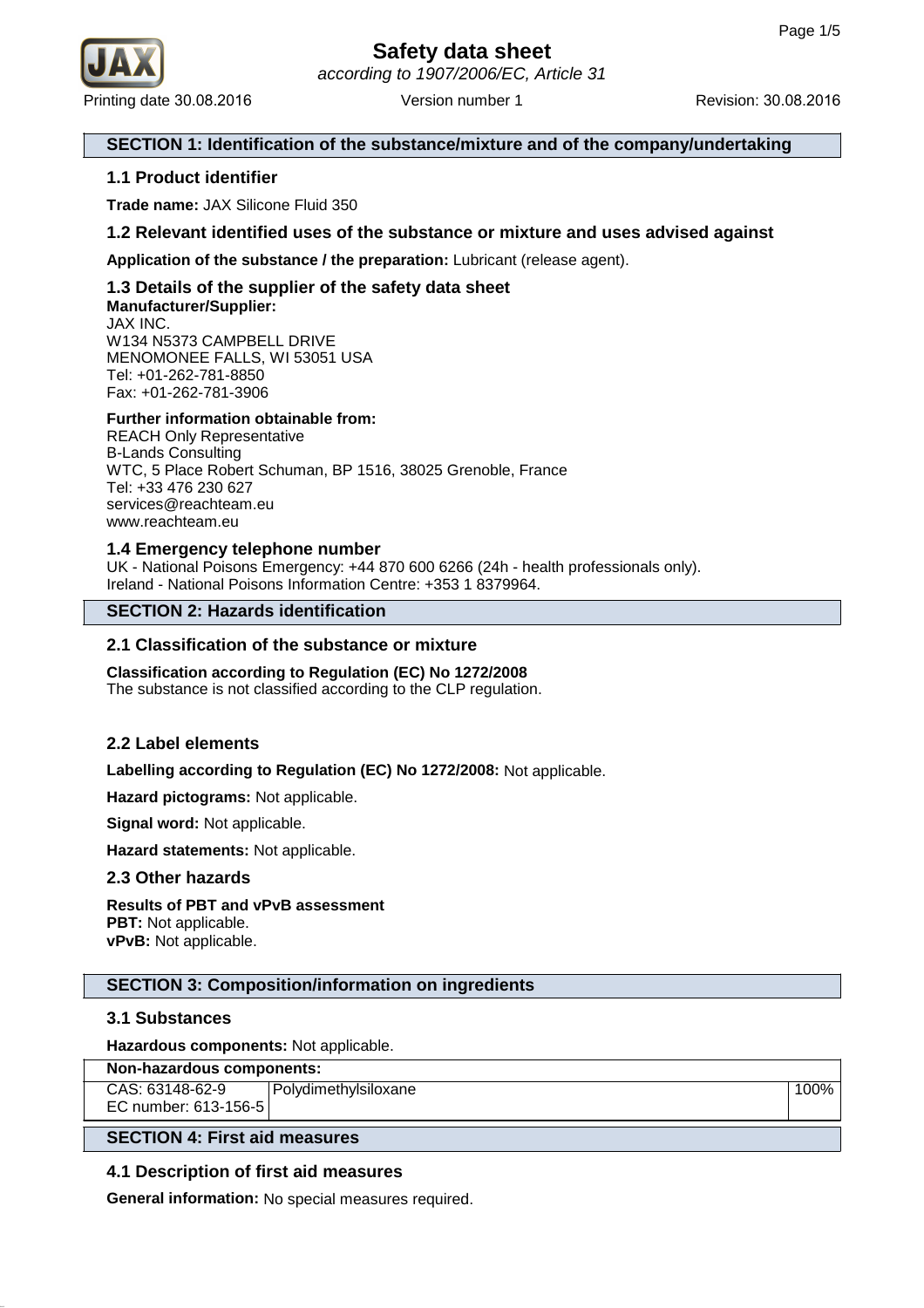# **Safety data sheet**

according to 1907/2006/EC, Article 31

Printing date 30.08.2016 **Version number 1** Revision: 30.08.2016 **Revision:** 30.08.2016

#### **Trade name:** JAX Silicone Fluid 350

**After inhalation:** Supply fresh air. Consult doctor if symptoms persist.

**After skin contact:** Immediately wash with water and soap and rinse thoroughly.

#### **After eye contact:**

Remove contact lenses, if worn.

Rinse opened eye for several minutes under running water. If symptoms persist, consult a doctor.

**After swallowing:** Do not induce vomiting; call for medical help immediately.

#### **4.2 Most important symptoms and effects, both acute and delayed** No further relevant information available.

**4.3 Indication of any immediate medical attention and special treatment needed** No further relevant information available.

#### **SECTION 5: Firefighting measures**

#### **5.1 Extinguishing media**

#### **Suitable extinguishing agents:**

CO2, powder or water spray. Fight larger fires with water spray or alcohol resistant foam.

**For safety reasons unsuitable extinguishing agents:** Water with full jet.

#### **5.2 Special hazards arising from the substance or mixture**

No further relevant information available.

#### **5.3 Advice for firefighters**

**Protective equipment:** No special measures required.

### **SECTION 6: Accidental release measures**

#### **6.1 Personal precautions, protective equipment and emergency procedures**

Keep away from ignition sources. Wear protective equipment. Keep unprotected persons away.

**6.2 Environmental precautions** Do not allow product to reach sewage system or any water course.

#### **6.3 Methods and material for containment and cleaning up**

Absorb with liquid-binding material (sand, diatomite, acid binders, universal binders, sawdust).

#### **6.4 Reference to other sections**

See Section 7 for information on safe handling. See Section 8 for information on personal protection equipment. See Section 13 for disposal information.

#### **SECTION 7: Handling and storage**

#### **7.1 Precautions for safe handling**

Keep away from heat and direct sunlight.

Ensure good ventilation/exhaustion at the workplace.

**Information about fire - and explosion protection:** No special measures required.

#### **7.2 Conditions for safe storage, including any incompatibilities**

**Requirements to be met by storerooms and receptacles:**

Store in a cool, dry place in tightly closed receptacles.

**Information about storage in one common storage facility:** Store away from oxidizing agents.

**Further information about storage conditions:** None.

**7.3 Specific end use(s):** No further relevant information available.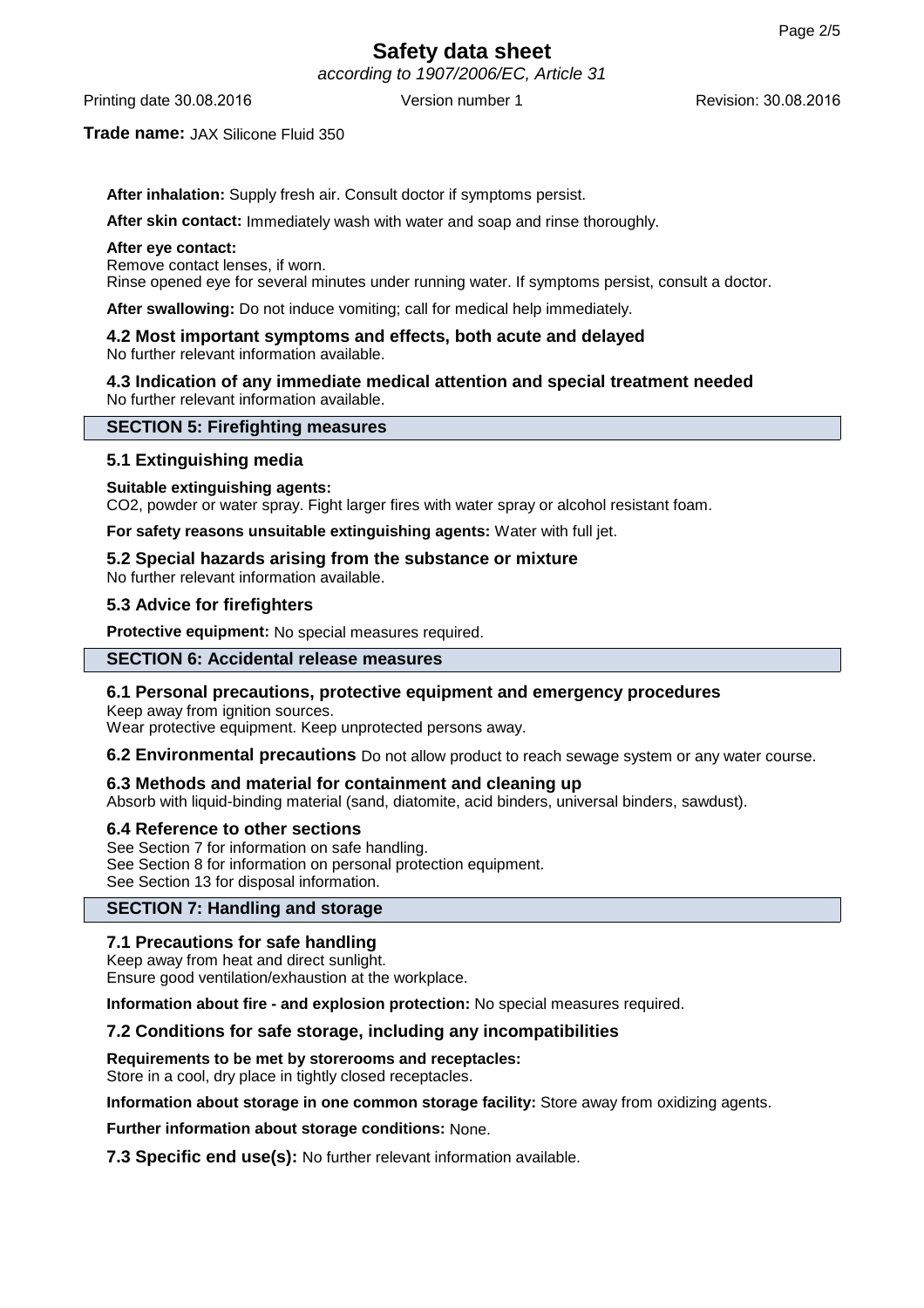# **Safety data sheet**

according to 1907/2006/EC, Article 31

Printing date 30.08.2016 **Version number 1** Revision: 11.07.2012

**Trade name:** JAX Silicone Fluid 350

#### **SECTION 8: Exposure controls/personal protection**

#### **8.1 Control parameters**

**Ingredients with limit values that require monitoring at the workplace:** Not required.

**Additional information:** The lists valid during the making were used as basis.

#### **8.2 Exposure controls**

#### **Personal protective equipment**

**General protective and hygienic measures:** The usual precautionary measures are to be adhered to when handling chemicals.

**Respiratory protection:** Not required.

#### **Protection of hands:**



Protective gloves

The selected protective gloves have to satisfy the specifications of EU Directive 89/686/EEC and the standard EN 374 derived from it.

#### **Eye protection:**



Safety glasses with side-shields (EN 166).

**Body protection:** Protective work clothing.

#### **SECTION 9: Physical and chemical properties**

#### **9.1 Information on basic physical and chemical properties**

#### **General Information**

**Appearance:**

| Appearance:                         |                                               |
|-------------------------------------|-----------------------------------------------|
| Form:                               | Liquid.                                       |
| Colour:                             | Colourless.                                   |
|                                     |                                               |
| Odour:                              | Odourless.                                    |
| <b>Odour threshold:</b>             | Not determined.                               |
| pH-value:                           | Not determined.                               |
|                                     |                                               |
| <b>Melting point/Melting range:</b> | Not determined.                               |
| <b>Boiling point/Boiling range:</b> | Not determined.                               |
| <b>Flash point:</b>                 | 315°C (PMCC)                                  |
| Flammability (solid, gaseous):      | Not applicable.                               |
| Ignition temperature:               | Not determined.                               |
| <b>Decomposition temperature:</b>   | Not determined.                               |
| Danger of explosion:                | Product does not present an explosion hazard. |
| <b>Explosion limits:</b>            |                                               |
| Lower:                              | Not determined.                               |
| Upper:                              | Not determined.                               |
|                                     |                                               |
| <b>Oxidizing properties</b>         | Not determined.                               |
| Vapour pressure:                    | Not determined.                               |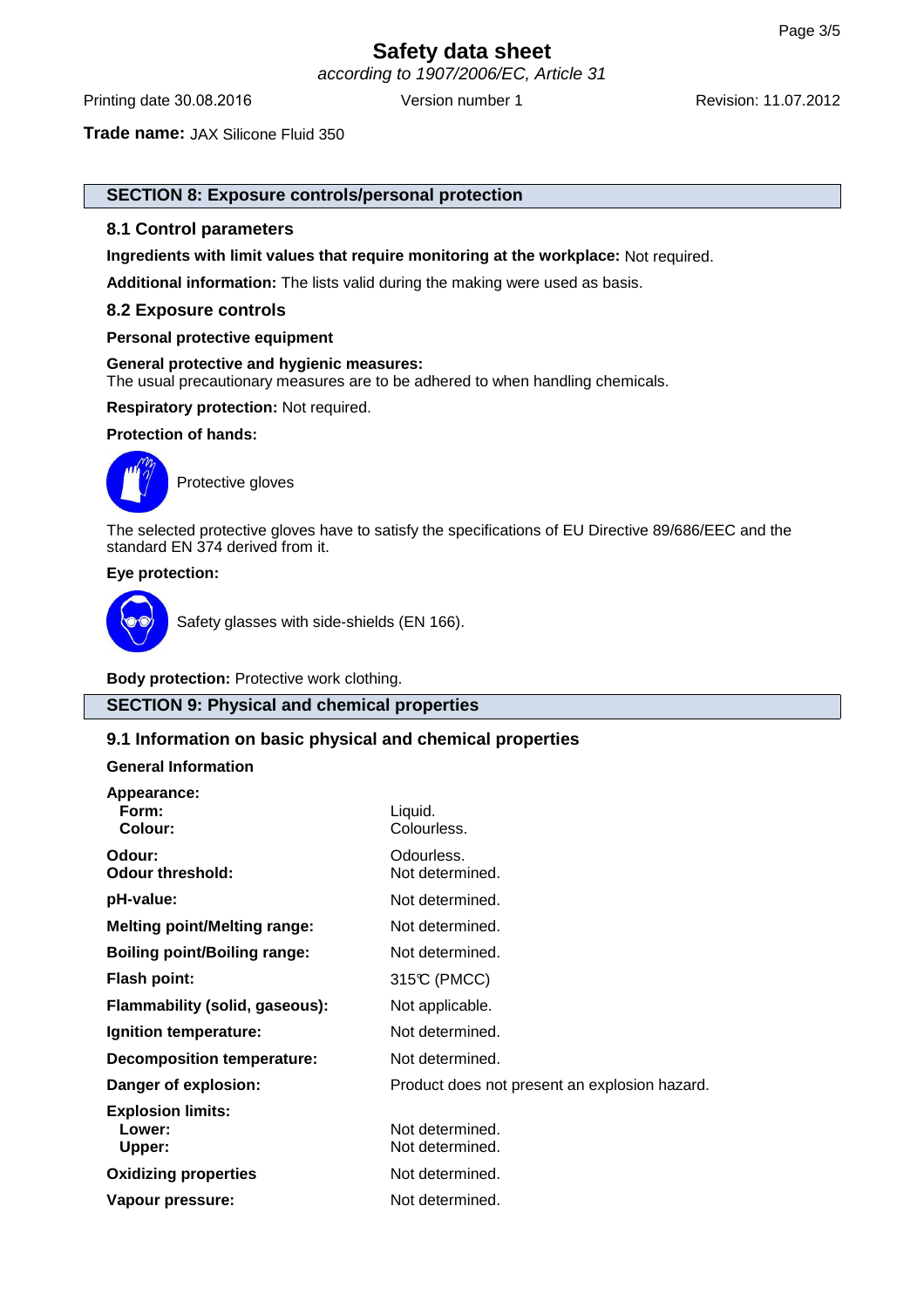## **Safety data sheet** according to 1907/2006/EC, Article 31

Printing date 30.08.2016 **Version number 1** Revision: 30.08.2016 **Revision:** 30.08.2016

#### **Trade name:** JAX Silicone Fluid 350

| Density at 20°C:                                         | $0.97$ g/cm <sup>3</sup>                   |  |
|----------------------------------------------------------|--------------------------------------------|--|
| <b>Relative density</b>                                  | Not determined.                            |  |
| Vapour density                                           | Not determined.                            |  |
| <b>Evaporation rate</b>                                  | Not determined.                            |  |
| <b>Solubility in / Miscibility with</b><br>water:        | Not determined.                            |  |
| Partition coefficient (n-octanol/water): Not determined. |                                            |  |
| <b>Viscosity:</b><br>Dynamic:<br>Kinematic:              | Not determined.<br>Not determined.         |  |
| 9.2 Other information                                    | No further relevant information available. |  |

#### **SECTION 10: Stability and reactivity**

**10.1 Reactivity** No data available.

#### **10.2 Chemical stability**

#### **Thermal decomposition / conditions to be avoided:**

No decomposition if used and stored according to specifications.

**10.3 Possibility of hazardous reactions** No dangerous reactions known.

**10.4 Conditions to avoid** Keep away from heat and direct sunlight.

**10.5 Incompatible materials** Avoid strong oxidants, strong alkalis and strong acids.

**10.6 Hazardous decomposition products** Carbon monoxide and carbon dioxide.

#### **SECTION 11: Toxicological information**

#### **11.1 Information on toxicological effects**

**Acute toxicity**

**Primary irritant effect: on the skin:** No irritant effect. **on the eye:** No irritating effect.

**Sensitization:** No sensitizing effects known.

#### **Additional toxicological information:**

The product is not subject to classification according to the calculation method of the General EU Classification Guidelines for Preparations as issued in the latest version. When used and handled according to specifications, the product does not have any harmful effects to our experience and the information provided to us.

#### **SECTION 12: Ecological information**

#### **12.1 Toxicity**

**Aquatic toxicity:** No further relevant information available.

**12.2 Persistence and degradability** No further relevant information available.

**12.3 Bioaccumulative potential** No further relevant information available.

**12.4 Mobility in soil** No further relevant information available.

#### **12.5 Results of PBT and vPvB assessment**

**PBT:** Not applicable. **vPvB:** Not applicable.